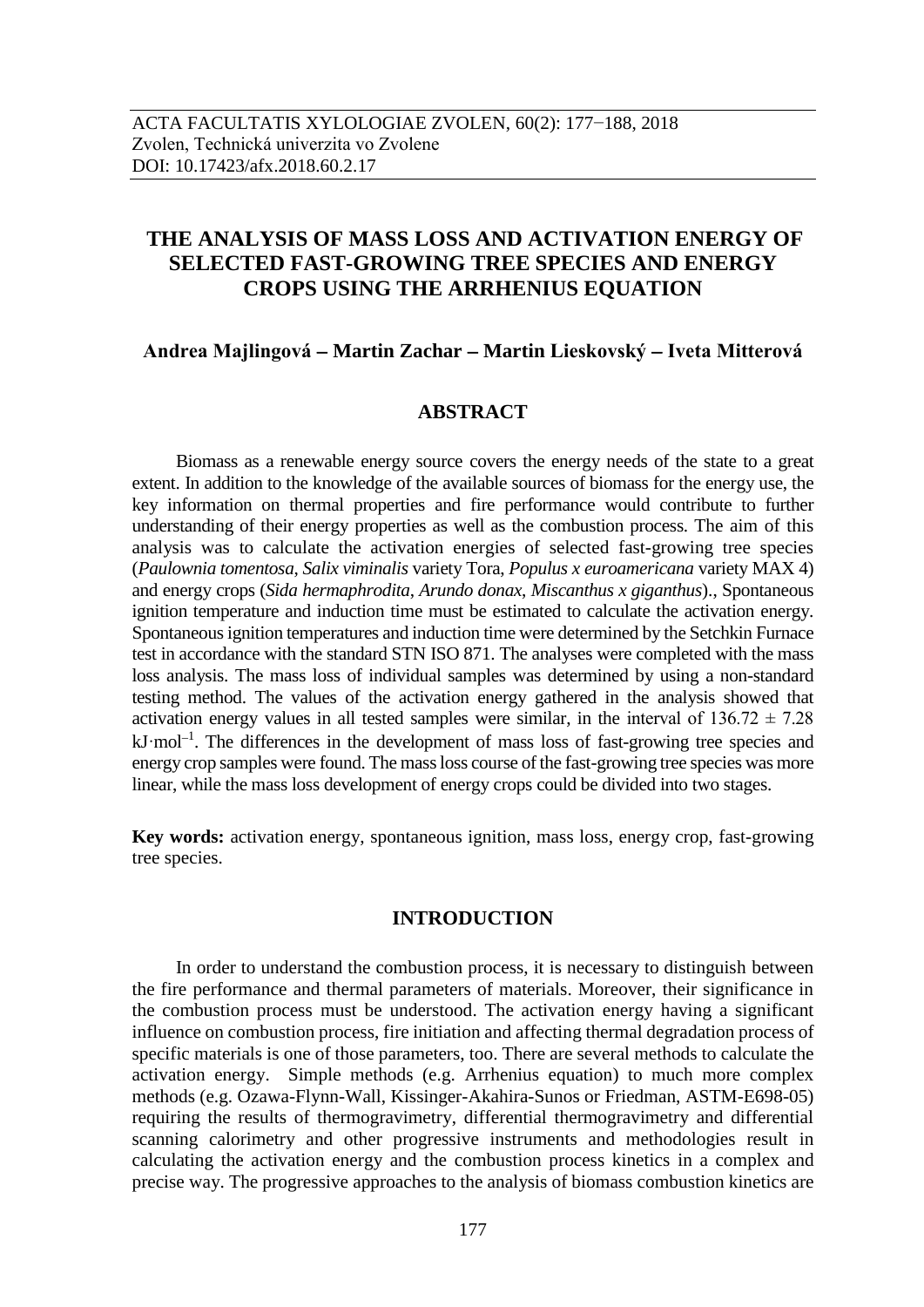evident also in the studies of several foreign and domestic authors.

The thermal behaviour of energy crops *Arundo donax* and *Miscanthus x giganthus* was studied by JEGUIRIM, DORGE and TROUVÉ (2010). Thermogravimetric analyses were carried out at 5 °C∙min<sup>-1</sup> under air atmosphere. The parameters of reacton kinetics, i.e. activation energy were calculated using the Arrhenius equation.

KOK AND ÖZGÜR (2013) focused the research on combustion behaviour of agricultural residues nown as miscanthus, poplar wood and rice husk. They investigated them using the thermal analysis technique. The differential scanning calorimetry (DSC) and thermogravimetry (TG-DTG) techniques were used. Combustion experiments were performed in five different heating rates (5, 10, 15, 25 and 50 °C⋅min<sup>-1</sup>). The reaction regions, ignition and burnout temperatures, heat flow rate values of biomass samples were determined. Activation energy of the biomass samples was calculated using three different iso-conversional methods. It was observed that all three agricultural residues show similar combustion characteristics.

The wild cane thermochemical properties were studied by APONTE *et al*. (2013). Those properties were obtained using ultimate, proximate, and thermogravimetric analyses (TGA). The thermogravimetric analyses were carried out using  $N_2$  as carried gas and under different heating rates ( $\beta$  = 10, 20 and 35 °C⋅min<sup>-1</sup>). The activation energy was estimated based on TGA data and using the isoconversional method.

The pyrolysis and combustion energetic characterisation of coal, biomass and mixture samples were studied by AGARWAL ET AL. (2014). The thermogravimetric analyser (STA) and microscale combustion calorimeter (MCC) are used for this purpose. The STA was used to measure the gravimetric and energetic response of pyrolyzing sample under inert atmosphere. The MCC was used to quantify the dynamic heat output from combustion of the gases produced during the pyrolysis process. They found that the co-pyrolysis of coal and biomass fuel mixtures exhibited a weighted additive gravimetric and energetic behaviour in terms of pyrolysis and combustion aspects, respectively.

CHEN *et al*. (2015) investigated the pyrolysis characteristics and kinetic of five lignocellulosic biomasses. The biomass samples were represented by pine wood sawdust, fern (*Dicranopteris linearis*) stem, wheat stalk, sugarcane bagasse and jute (*Corchorus capsularis*) sticks. They were investigated using thermogravimetric analysis. The pyrolysis of five lignocellulosic biomass was divided into three stages corresponding to the pyrolysis of hemicellulose, cellulose and lignin, respectively. The single Gaussian activation energy distributions were determined. The kinetic parameters of different stages were used as initial guess values for three-parallel-DAEM model calculation with good fitting quality and fast convergence rate. The mass fractions of hemicellulose, cellulose and lignin in lignocellulosic biomass were estimated.

AHMAD *et al*. (2017) provided the thermogravimetric analyses revealed the bioenergy potential of *Eulaliopsis binate*. The plant biomass was subjected to thermal degradation experiments at three heating rates: 10, 50 and 50 K⋅min<sup>-1</sup>. The kinetics analyses were performed through isoconversional models of Kissinger-Akahira-Sunos and Ozawa-Flynn-Wall, followed by the calculation of thermodynamic parameters of activation.

CAI *et al*. (2018) focused on processing the thermogravimetric analysis data for isoconventional kinetics analysis of lignocellulosis corn stalk biomass pyrolysis. They reviewed the overall procedure of processing TGA data for isoconversional kinetic analysis of lignocellulosic biomass pyrolysis by using the Friedman isoconversional method. This includes the removal of "error" data points and dehydration stage from original TGA data, transformation of TGA data to conversion data, differentiation of conversion data and smoothing of derivative conversion data, interpolation of conversion and derivative conversion data, isoconversional calculations, and reconstruction of kinetic process. The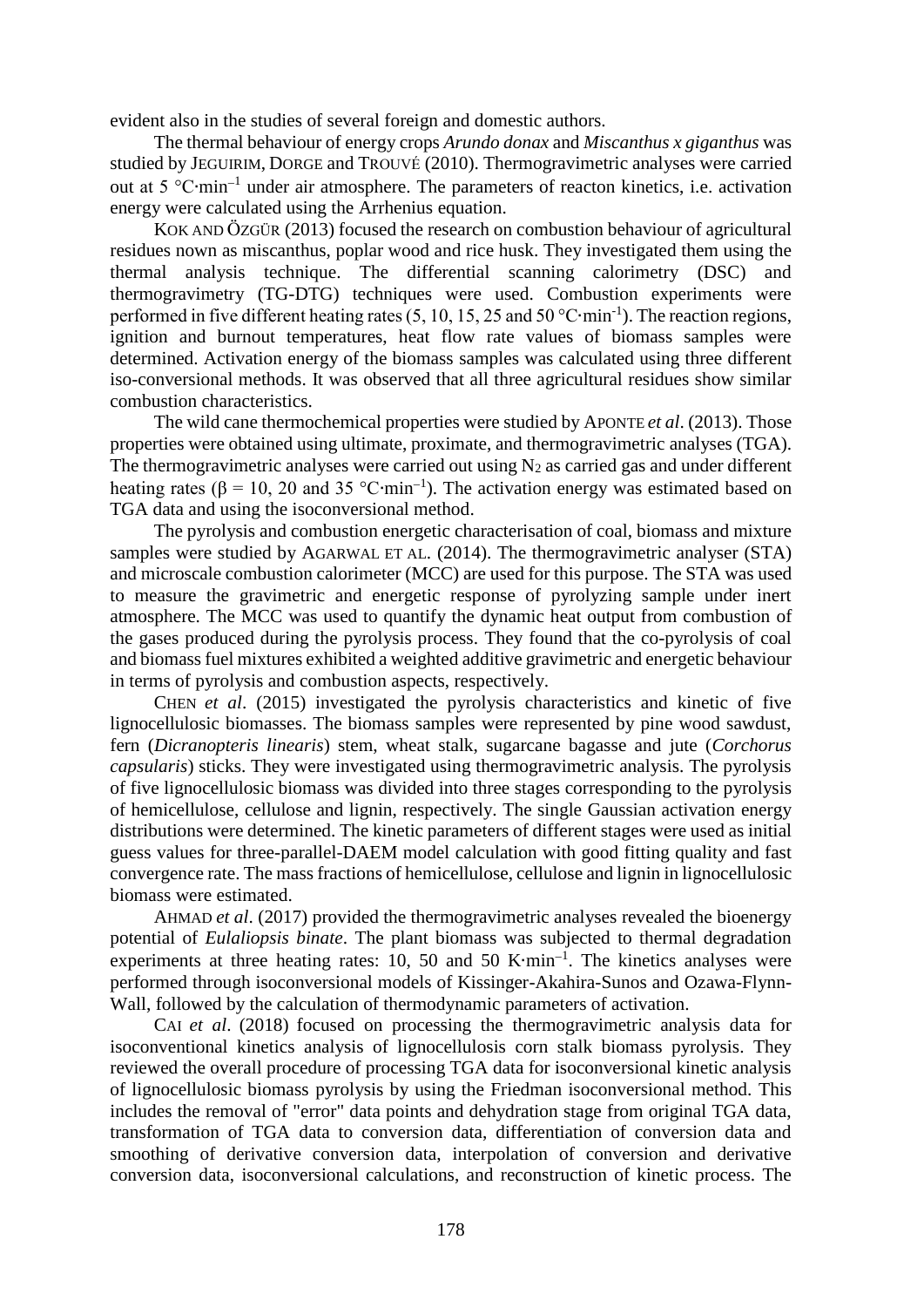detailed isoconversional kinetic analysis of TGA data gathered in the pyrolysis of corn stalk at five heating rates were presented.

In Slovak conditions, the thermal properties of woody biomass were studied by several authors. They used especially the Arrhenius equation to calculate the activation energy of woody biomass.

MARTINKA *et al.* (2015) focused on the influence of spruce wood form on ignition activation energy.

MARTINKA *et al.* (2017) carried out the research into initiatory parameters of poplar wood (Populus tremula L.). The initiatory parameters (critical heat flux density and surface temperature in the time of initiation) were set on a conical calorimeter using a testing procedure in accordance with ISO 5660-1:2015.

MARTINKA *et al.* (2018) investigated the impact of heat flux on fire risk of the selected fast-growing woods, i.e. hybrid poplar J-105 (Populus nigra x P. maximowiczii), white willow (Salix alba L.) and black locust (Robinia pseudoacacia L.) woods. The heat of combustion was determined by a bomb calorimeter. Fire risk was evaluated with a cone calorimeter at different heat fluxes.

DZURENDA, PNAKOVIČ (2016) studied the influence of the burning temperature evaluated for the nonvolatile combustible content of wood and bark of plantation-grown trees, at the temperature ranging from 500 °C to 1000 °C, in relation to ash production and concentration of Ca, Mg, K, Mn, Zn, and Fe in ash, thermal properties and ash fusibility.

RANTUCH *et al.* (2016) used the Arrhenius equation to calculate the ignition activation energy of materials based on polyamide 6.

KAČÍK, ĎURKOVIČ, KAČÍKOVÁ (2012) studied and published chemical profiles of wood components of poplar varieties for their energy utilization.

KAČÍK *et al.* (2017) estimated and published the results of the thermal analysis of heattreated silver fir wood and larval frass.

ZACHAR *et al*. (2017) published the results of the analysis focusing on the activation energy required for spontaneous ignition and flash point of the Norway spruce and thermowood specimens.

LUPTÁKOVÁ *et al*. (2018) presented comparison of activation energy of thermal degradation of heat sterilised silver fir wood to larval frass regarding fire safety. The ignition activation energies of wood samples using the Arrhenius equation were calculated as well.

The aim of this analysis is to calculate the activation energies of selected fast-growing tree species (*Paulownia tomentosa*, *Salix viminalis* variety Tora, *Populus x euroamericana* variety MAX 4) and energy crops (*Sida hermaphrodita*, *Arundo donax*, *Miscanthus x giganthus*). Firstly, the spontaneous ignition temperatures were estimated in order to calculate the energies.

Those data were completed with data of sample mass loss estimated using the nonstandard method of testing.

## **EXPERIMENTAL PART**

The test samples of fast-growing tree species *Salix viminalis* variety Tora and *Populus x euroamericana* variety MAX 4 were taken from the existing plantations of the University Foret Enterprise of the Technical University in Zvolen territory.

The test samples of fast-growing tree species *Paulownia tomentosa*, and energy crops *Sida hermaphrodita*, *Arundo donax*, *Miscanthus x giganthus* were taken from the plantations belonging to the Agricultural Co-operative Dolné Saliby.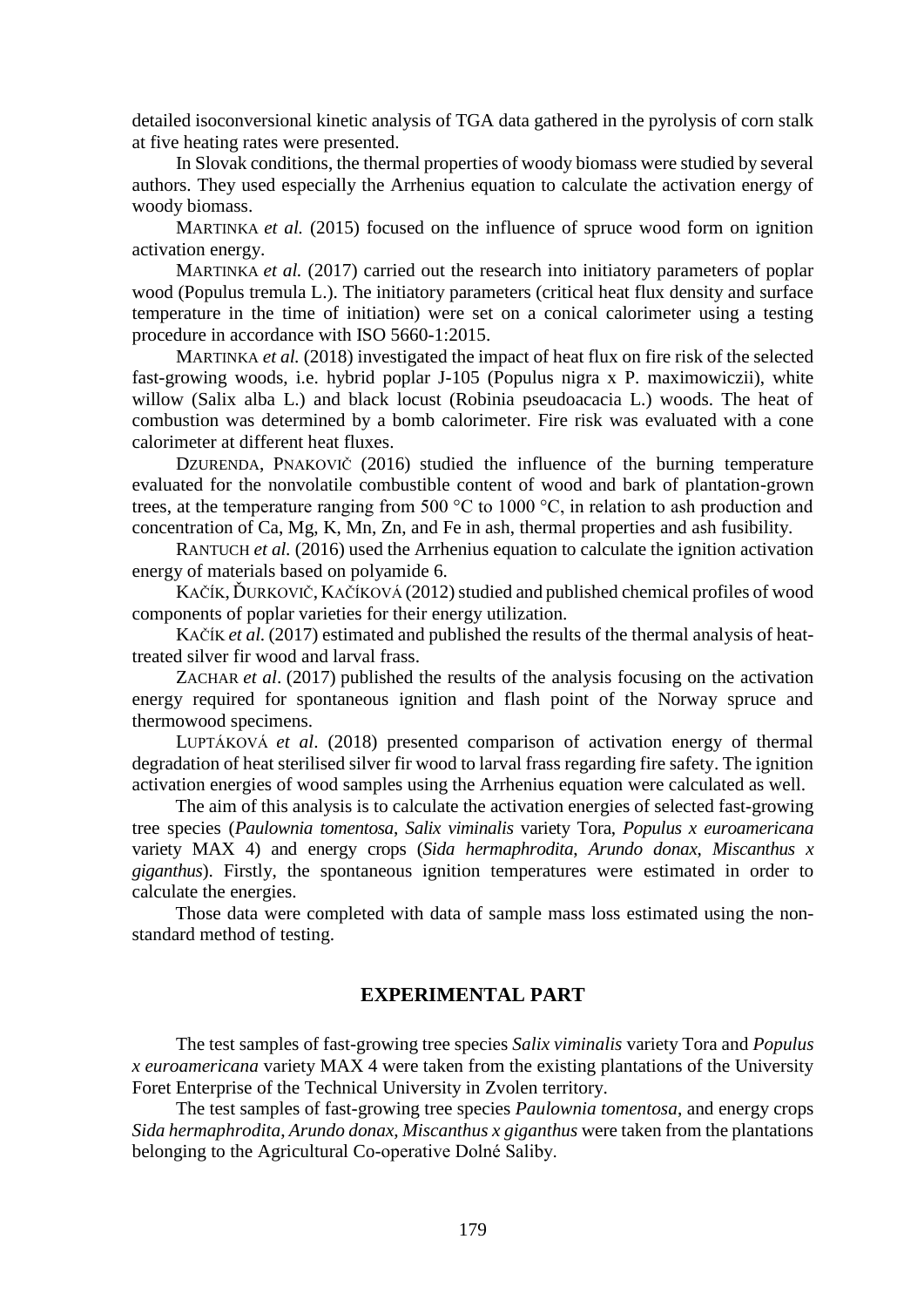Each energy crop sample consisted of a mixture of the crop small particles and weighed  $3.0 \pm 0.05$  g, according to the testing method requirements. The samples of fastgrowing tree species were cut to blocks with dimensions of  $20 \times 20 \times 10$  mm to be used for spontaneous ignition temperature examination and blocks with dimensions of  $50 \times 40 \times 20$ mm for mass loss analysis. The moisture content of all tested wood and crop samples was 12 %.

The ash content of the fast-growing tree species and energy crops, the elemental analysis and gross calorific values of the samples tested has already been published in *Zachar et al.* (2018).

Before the tests, all the samples were dried in hot-air oven to the moisture content of 12 % and further conditioned at the temperature of 23  $\pm$  2 °C and relative humidity of 50  $\pm$ 5 %, for 40 hours according to requirements of the sstandard STN EN ISO 291. Totally, three samples of each fast-growing tree species and energy crop were tested.

It was necessary to estimate the temperature of spontaneous ignition to calculate the activation energies. Incendiary hot-air oven was used and the methodology for testing the spontaneous ignition temperature according to STN ISO 871 was applied in order to determine it.

The lowest air temperature at which the sample was ignited within 10 minutes was recorded as the spontaneous ignition temperature. Subsequently, the induction time was found.

The dependency analyses between the induction time and the inverse values of thermodynamic temperature for the samples were performed in the software Statistica 12. The exponencial equation was derived in the same software. The pre-exponential factor was further used to calculate the activation energy of spontaneous ignition.

The calculation of activation energy of spontaneous ignition  $(kJ \cdot mol^{-1})$  was performed according to the equation (2), that is an analogy to the Arrhenius equation.

$$
E = \ln\left(\frac{\tau}{A}\right) \times R \times T \tag{2}
$$

where:  $\tau$  – Inductiontime of spontaneous ignition (s)

- A Pre-exponential (frequency) factor (-)
- $E -$  Activation energy of spontaneous ignition (J·mol<sup>-1</sup>)
- $R Gas constant (8.314 J·K<sup>-1</sup>·mol<sup>-1</sup>)$
- $T I$ gnition termodynamic temperature  $(K)$

In calculation of the activation energy only the mean values of the spontaneous ignition temperatures and induction time were involved.

The non-standard method of solids thermal properties testing was applied to analyse the mass loss of the samples. The samples of fast-growing tree species and energy crops were exposed to thermal loading by a radiant heater with the power of 1,000 W, situated in the distance of 3 cm far from the sample, for a specific time, i.e. fast-growing tree species samples for 600 s and energy crops samples for 300 s. The mass loss of the samples (g) was measured and recorded each 10 s.

## **RESULTS AND DISCUSSION**

The results gathered in the performed analysis are introduced in this part of the paper. Firstly, the results associoated with the spontaneous ignition temperatures and induction time, the results of activation energy calculation and finally, the mass loss analysis results are presented.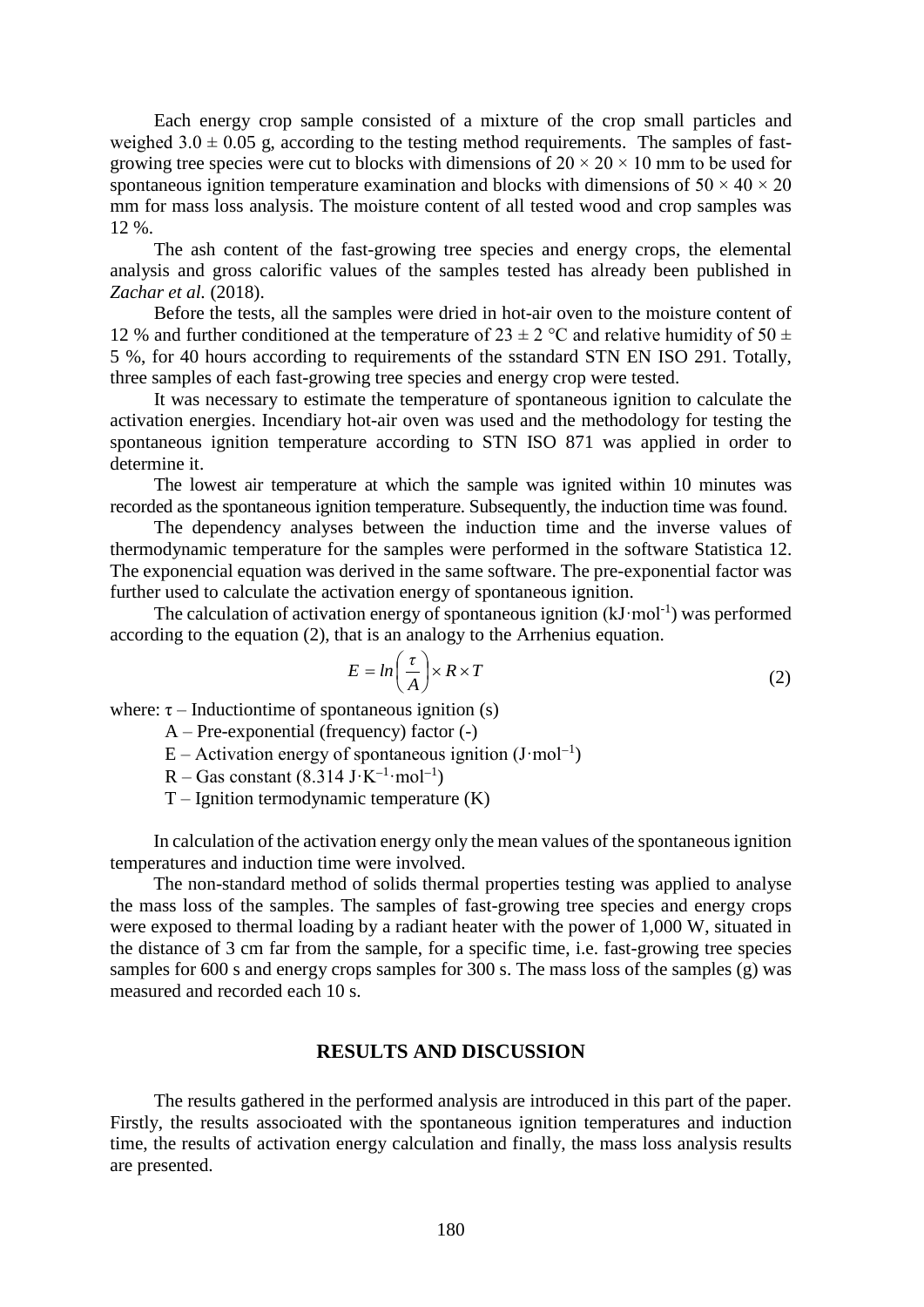#### **Spontaneous ignition temperature analysis results**

The spontaneous ignition temperatures, together with the temperature recalculated values (inverse value of the temperature in °C to the thermodynamic temperature in K, necessary for the calculation of the activation energy), are shown in Tab.  $1-6$ .

Tab. 1 shows an overview of the temperatures reached by *Paulownia tomentosa* completed with the induction time data.

| Measurement<br>no. | Induction<br>time<br>$\tau(s)$ | Spontaneous ignition<br>temperature<br>$t$ (°C) | Spontaneous ignition<br>temperature $T(K)$ | Temperature inverted<br>value<br>$1/T (K^{-1})$ |
|--------------------|--------------------------------|-------------------------------------------------|--------------------------------------------|-------------------------------------------------|
|                    | 332.00                         | 420.10                                          | 693.25                                     | 0.001442                                        |
| <u>.</u>           | 292.00                         | 410.98                                          | 684.13                                     | 0.001462                                        |
| 3.                 | 263.20                         | 441.87                                          | 715.02                                     | 0.001399                                        |
| Mean               | 295.70                         | 424.32                                          | 697.47                                     | 0.001434                                        |

**Tab. 1 Spontaneous ignition temperatures of** *Paulownia tomentosa*

Tab. 2 shows an overview of the temperatures reached by *Salix viminalis* variety Tora completed with the induction time data.

| Measurement<br>no. | Induction<br>time<br>$\tau(s)$ | Spontaneous ignition<br>temperature<br>$t$ (°C) | Spontaneous ignition<br>temperature $T(K)$ | Temperature<br>inverted value<br>$1/T(K^{-1})$ |
|--------------------|--------------------------------|-------------------------------------------------|--------------------------------------------|------------------------------------------------|
|                    | 338.20                         | 412.65                                          | 685.80                                     | 0.001458                                       |
| <u>.</u>           | 303.40                         | 426.63                                          | 699.78                                     | 0.001429                                       |
|                    | 345.00                         | 419.09                                          | 692.24                                     | 0.001445                                       |
| Mean               | 328.87                         | 419.46                                          | 692.61                                     | 0.001444                                       |

**Tab. 2 Spontaneous ignition temperatures of** *Salix viminalis* **variety Tora**

Tab. 3 shows an overview of the spontaneous ignition temperatures and induction time reached by *Populus x euroamericana* variety MAX 4.

|  |  | Tab. 3 Spontaneous ignition temperatures of Populus x euroamericana variety MAX 4 |  |  |  |
|--|--|-----------------------------------------------------------------------------------|--|--|--|
|  |  |                                                                                   |  |  |  |

|                    | Induction | Spontaneous ignition |                      | Temperature    |
|--------------------|-----------|----------------------|----------------------|----------------|
| Measurement<br>no. | time      | temperature          | Spontaneous ignition | inverted value |
|                    | $\tau(s)$ | t (°C)               | temperature $T(K)$   | $1/T(K^{-1})$  |
|                    | 339.00    | 424.92               | 698.07               | 0.001433       |
| 2.                 | 341.40    | 417.14               | 690.29               | 0.001449       |
|                    | 309.40    | 419.69               | 692.84               | 0.001443       |
| Mean               | 329.90    | 420.58               | 693.73               | 0.001442       |

Tab. 4 shows an overview of the spontaneous ignition temperatures and induction time reached by *Sida hermaphrodita.*

Tab. 5 shows an overview of the spontaneous ignition temperatures and induction time reached by *Arundo donax.*

| Measurement<br>no. | Induction<br>time<br>$\tau(s)$ | Spontaneous ignition<br>temperature<br>$(^\circ C)$ | Spontaneous ignition<br>temperature $T(K)$ | Temperature<br>inverted value<br>$1/T (K^{-1})$ |
|--------------------|--------------------------------|-----------------------------------------------------|--------------------------------------------|-------------------------------------------------|
|                    | 212.80                         | 434.67                                              | 707.82                                     | 0.001413                                        |
|                    | 222.10                         | 430.56                                              | 703.71                                     | 0.001421                                        |
| 3.                 | 209.30                         | 426.44                                              | 699.59                                     | 0.001429                                        |
| Mean               | 214.70                         | 430.56                                              | 703.71                                     | 0.001421                                        |

**Tab. 4 Spontaneous ignition temperatures of** *Sida hermaphrodita*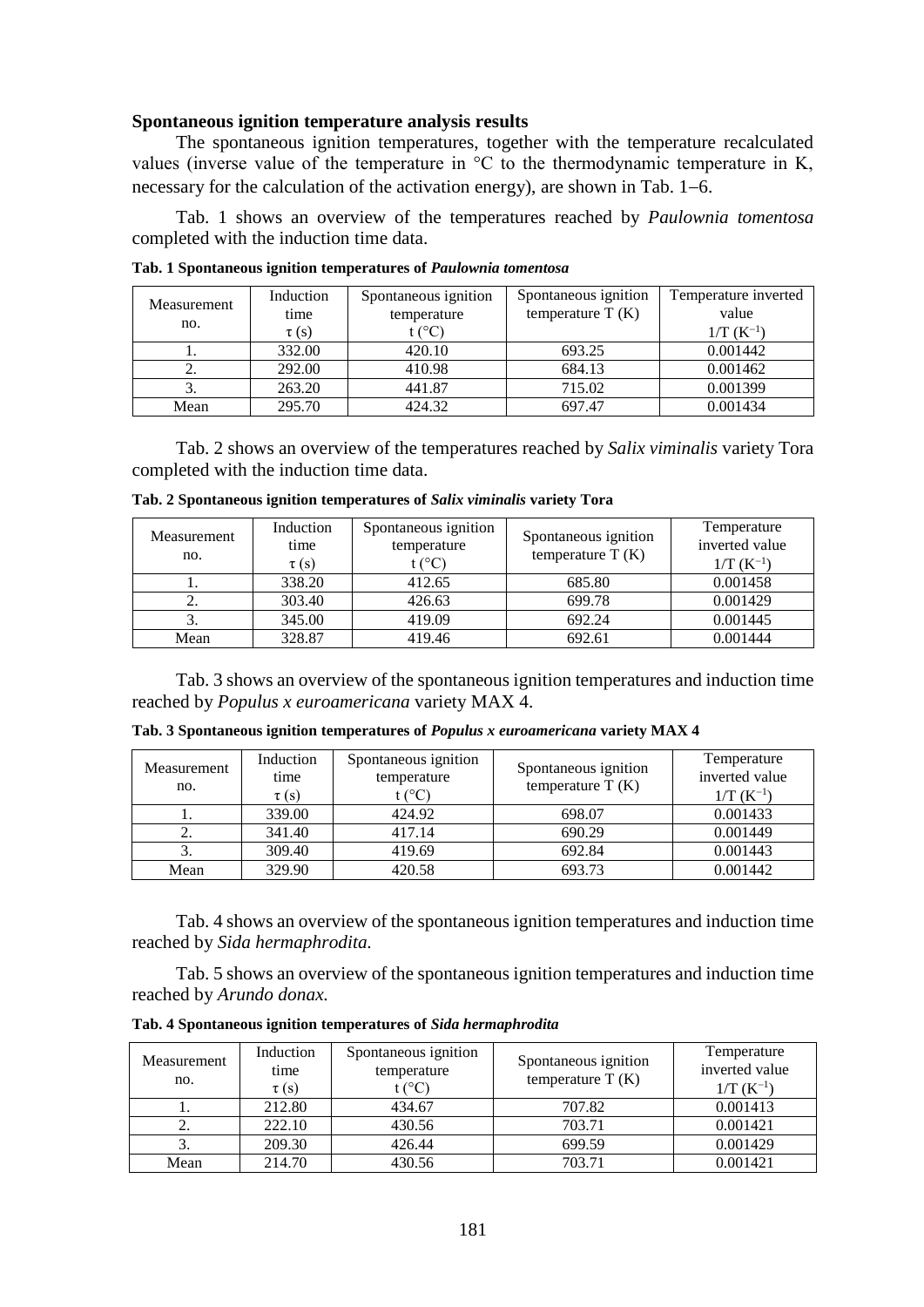| Measurement<br>no. | Induction<br>time<br>$\tau(s)$ | Spontaneous ignition<br>temperature<br>t (°C) | Spontaneous ignition<br>temperature $T(K)$ | Temperature<br>inverted value<br>$1/T(K^{-1})$ |
|--------------------|--------------------------------|-----------------------------------------------|--------------------------------------------|------------------------------------------------|
| .,                 | 215.00                         | 431.67                                        | 704.82                                     | 0.001419                                       |
|                    | 206.40                         | 428.70                                        | 701.85                                     | 0.001425                                       |
|                    | 212.80                         | 433.24                                        | 706.39                                     | 0.001416                                       |
| Mean               | 211.40                         | 431.20                                        | 704.35                                     | 0.001420                                       |

**Tab. 5 Spontaneous ignition temperatures of** *Arundo donax*

Tab. 6 shows an overview of the spontaneous ignition temperatures and induction time reached by *Miscanthus x giganthus.*

**Tab. 6 Spontaneous ignition temperatures of** *Miscanthus x giganthus*

| Measurement<br>no. | Induction<br>time<br>$\tau(s)$ | Spontaneous ignition<br>temperature<br>t (°C) | Spontaneous ignition<br>temperature $T(K)$ | Temperature<br>inverted value<br>$1/T(K^{-1})$ |
|--------------------|--------------------------------|-----------------------------------------------|--------------------------------------------|------------------------------------------------|
|                    | 234.60                         | 426.78                                        | 699.93                                     | 0.001429                                       |
|                    | 228.70                         | 433.71                                        | 706.86                                     | 0.001415                                       |
|                    | 231.30                         | 416.22                                        | 689.37                                     | 0.001451                                       |
| Mean               | 231.50                         | 425.57                                        | 698.72                                     | 0.001431                                       |

The mean spontaneous ignition temperature values of all samples were in the range of  $425.28 \pm 4.90$  °C (698.43  $\pm$  4.90 K). The lowest mean spontaneous ignition temperature value was recorded by *Salix viminalis* variety Tora (419.46 °C, i. e. 692.61 K) reached in 328.87 s from the start of the test. The highest mean spontaneous ignition temperature value was found at *Arundo donax* (431.20 °C, i.e. 704.35 K), which showed the shortest mean induction time value, too. The longest mean induction time was measured by *Populus x euroamericana* variety MAX 4 (329.90 s).

The results also showed that the energy crops reached higher spontaneous ignition temperatures (429.11  $\pm$  3.08 °C, i.e. 702.26  $\pm$  3.08 K) and shorter induction time (219.13 s on average) than the fast-growing tree species (mean spontaneous ignition temperature of  $421.45 \pm 2.55$  °C, i.e.  $694.6 \pm 2.55$  K) and induction time of 318.16 s on average.

#### **Activation energy analysis results**

The results of activation energy calculation using the Arrhenius equation are introduced.

Tab. 7 shows the values of pre-exponential factor (*A*) representing the regression coefficient in the correlation equation calculated between the spontaneous ignition temperature and induction time values of individual samples. Those data were used in calculation of the activation energy of individual samples, including the mean values of spontaneous ignition temperature and induction time. The calculated activation energy values are shown in Tab. 7.

| Sample                                | Pre-exponential | Activation energy of spontaneous ignition |
|---------------------------------------|-----------------|-------------------------------------------|
|                                       | factor $(A)$    | $(kJ \cdot mol^{-1})$                     |
| Paulownia tomentosa                   | 0.00647         | 127.90                                    |
| Salix viminalis variety Tora          | 0.00368         | 136.90                                    |
| Populus x euroamericana variety MAX 4 | 0.00175         | 145.60                                    |
| Sida hermaphrodita                    | 0.00215         | 136.00                                    |
| Arundo donax                          | 0.00104         | 144.30                                    |
| Miscanthus x giganthus                | 0.00433         | 129.60                                    |
| Mean                                  |                 | 136.72                                    |

**Tab. 7 Activation energy values of individual tested samples.**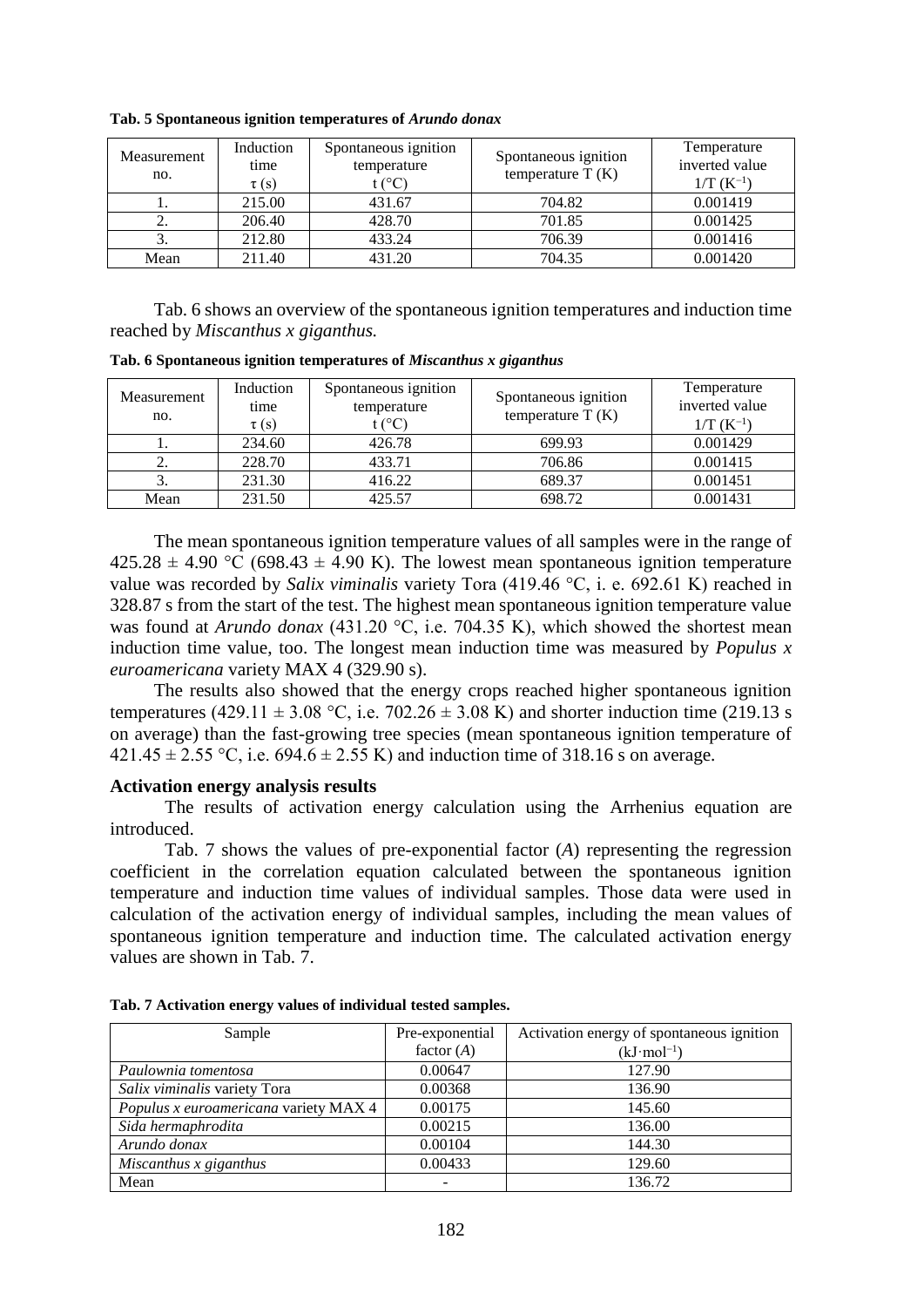The activation energies of fast-growing tree species and energy crops were similar. The mean for all of them was of  $136.72 \pm 7.28 \text{ kJ} \cdot \text{mol}^{-1}$ . Those results confirm the suitability of energy crops to be used as a renewable energy source. Their advantage in comparison to fast-growing tree species is their higher and mostly annual yields with very similar energy properties.

#### **Mass loss analysis results**

For better understanding the thermal decomposition process, it is recommended to perform mass loss analysis. The TG, DTG analyses are performed to achive more precise results. However, simplified approach based on non-standardized method allowing studying the material sample mass loss in time was used in this analysis. The TG and DTG analyses allow studying mass loss during the sample heating prior to specified temperature interval.

The individual samples mass loss developments are introduced in Fig. 1–6. Those are also completed with data on the samples time of autoignition and flame extinguishing, when exposed to the thermal loading for  $5$  (crops) – 10 min (trees), (Fig. 7).



**Fig. 1 The mass loss development of** *Paulownia tomentosa* **during thermal loading**



**Fig. 2 The mass loss development of** *Salix viminalis* **variety Tora during thermal loading**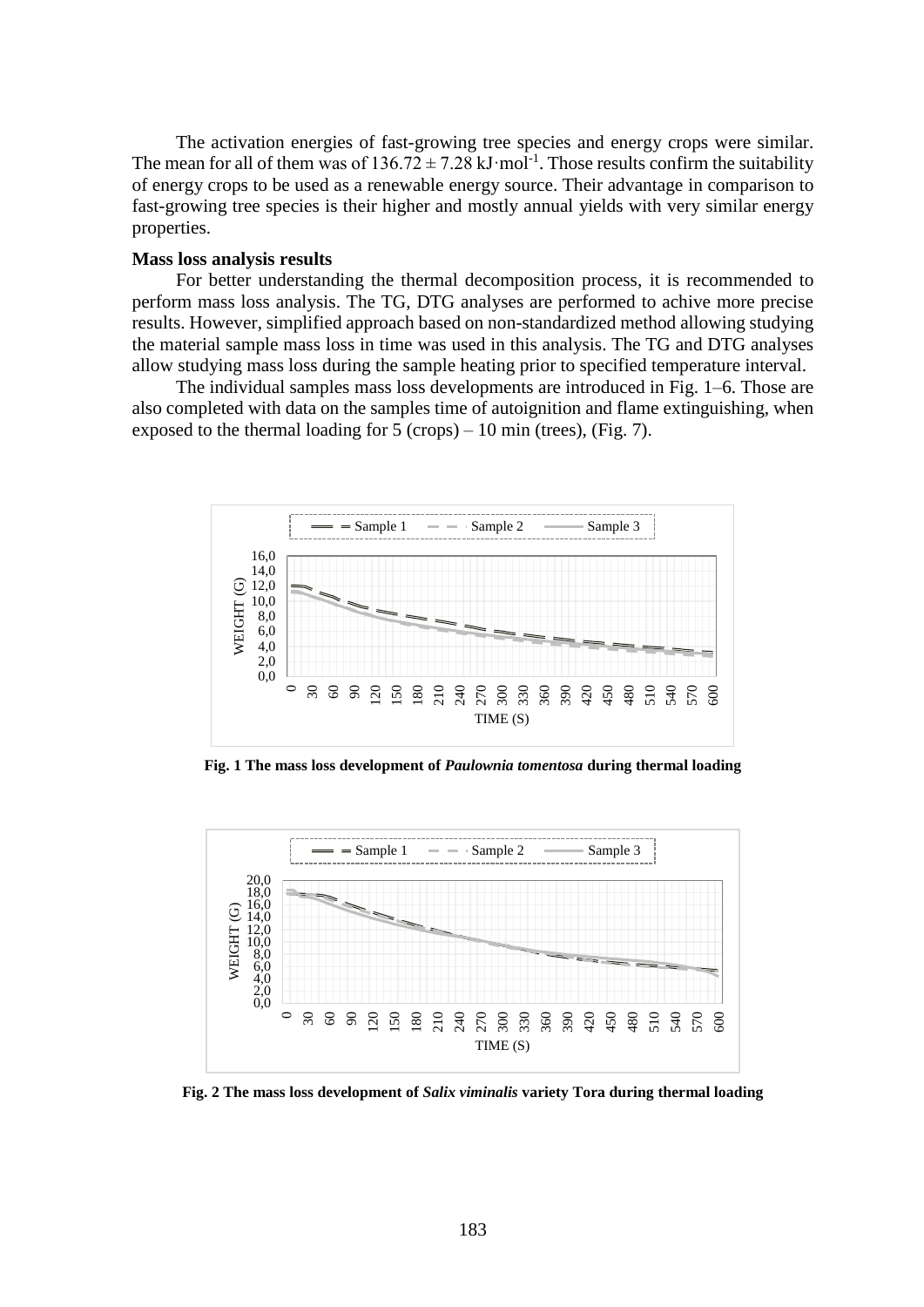

**Fig. 3 The mass loss behaviour of** *Populus x euroamericana* **MAX 4 during thermal loading**



**Fig. 4 The mass loss development of** *Sida hermaphrodita* **during thermal loading**



**Fig. 5 The mass loss development of** *Arundo donax* **during thermal loading**



**Fig. 6 The mass loss development of** *Miscanthus x giganthus* **during thermal loading**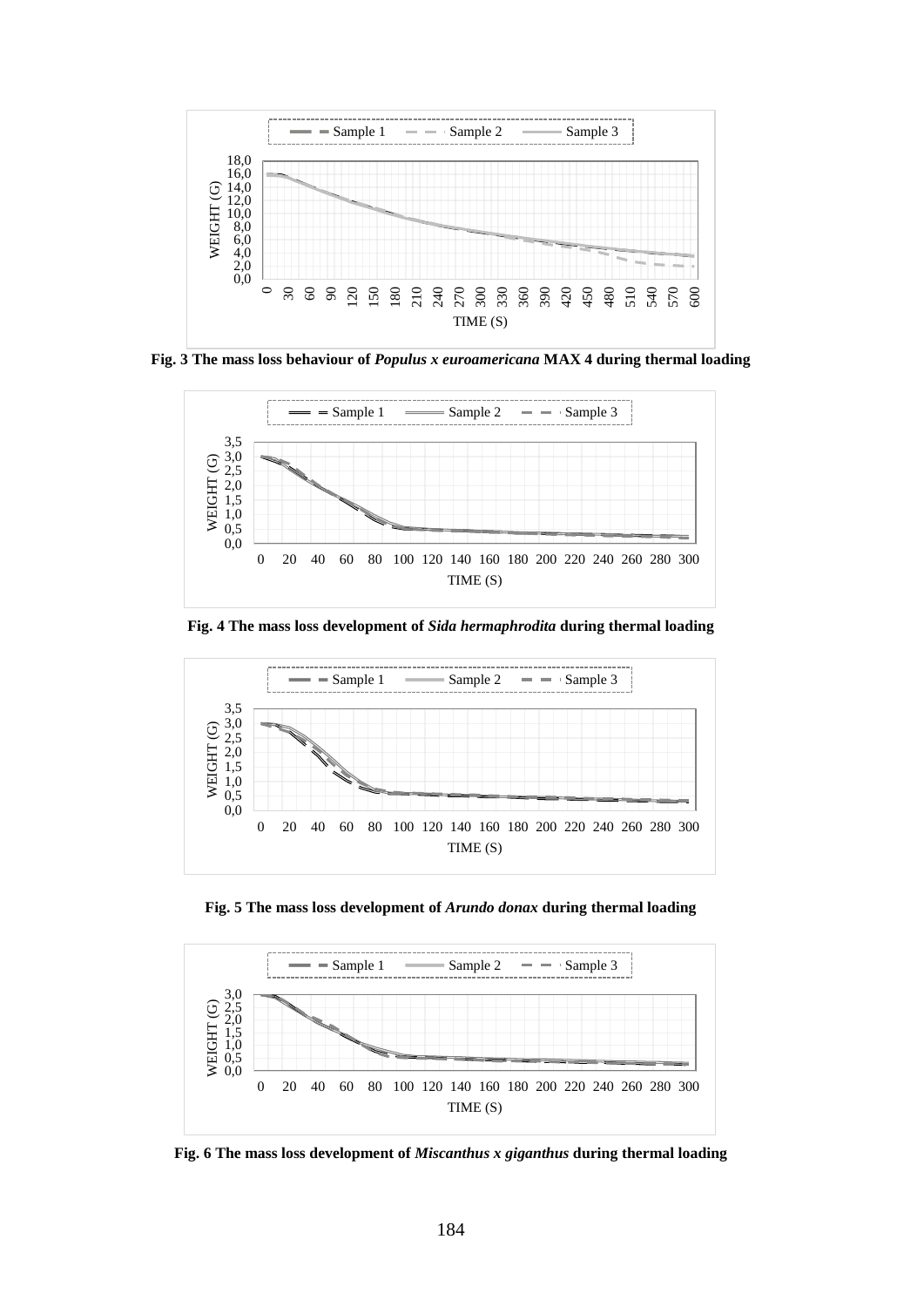The differences in mass loss course of fast-growing tree species and energy crops are evident in the mass loss developments. The development of fast-growing-tree species mass loss is more linear, while the development of the energy crops showed the rapid mass loss in interval of 1-90 s. Then the mass loss rate decreased and became linear. The fact that in the first stage of thermal decomposition process the active pyrolysis occurred can be assumed. After that, only the passive pyrolysis process occurred.

In individual analyses of the samples, only small differences in the mass loss development of tested fast-growing tree and energy crop species samples can be distinguished.

Fig. 7 shows the differences in time of ignition and time of flame extinguishing.



**Fig. 7 Time of ignition and time of flame extinguishing of the tested samples**

The results introduced in Fig. 7 showed significant differences in time of flame burning, when comparing the fast-growing tree species and energy crops. The energy crops reached much shorter time of flame burning. The results representing the mean length of flame burning of individual samples are as follows: *Paulownia tomentosa* of 309.33 s, *Salix viminalis* variety Tora of 557 s (however, the flames died out due to their manual extinguishing in 600 s), *Populus x euroamericana* variety MAX 4 of 473 s, *Sida hermaphrodita* of 90.33 s, *Arundo donax* of 79 s, *Miscanthus x giganthus* of 92.33 s.

#### **DISCUSSION**

The results of spontaneous ignition temperature examination showed that the samples were resistant to fire for a shorter time with increasing thermal loading (and higher spontaneous ignition temperature value). The results, in general, confirmed the fact that the values of induction time are decreasing with increasing values of temperatures. The very similar results were obtained also by ZACHAR *et al*. (2017) when testing Norway spruce and ThermoWood samples.

The activation energy of the *Populus sp.* cellulose was studied by LIANG *et al*. (2018). They applied the Kissinger-Akahira-Sunose method to determine it. The mean activation energy value of poplar in their experiments was calculated as  $176.20 \text{ kJ·mol}^{-1}$ . When compared to the activation energy calculated in this analysis, using the Arrhenius equation  $(145.60 \text{ kJ} \cdot \text{mol}^{-1})$ , the difference of -30.6 kJ $\cdot$ mol<sup>-1</sup> was found.

MEIDI *et al*. (2010) studied the activation energy of two energy crops: *Arundo donax* and *Miscanthus x giganthus*, in the devotalisation and char oxidation steps. Activation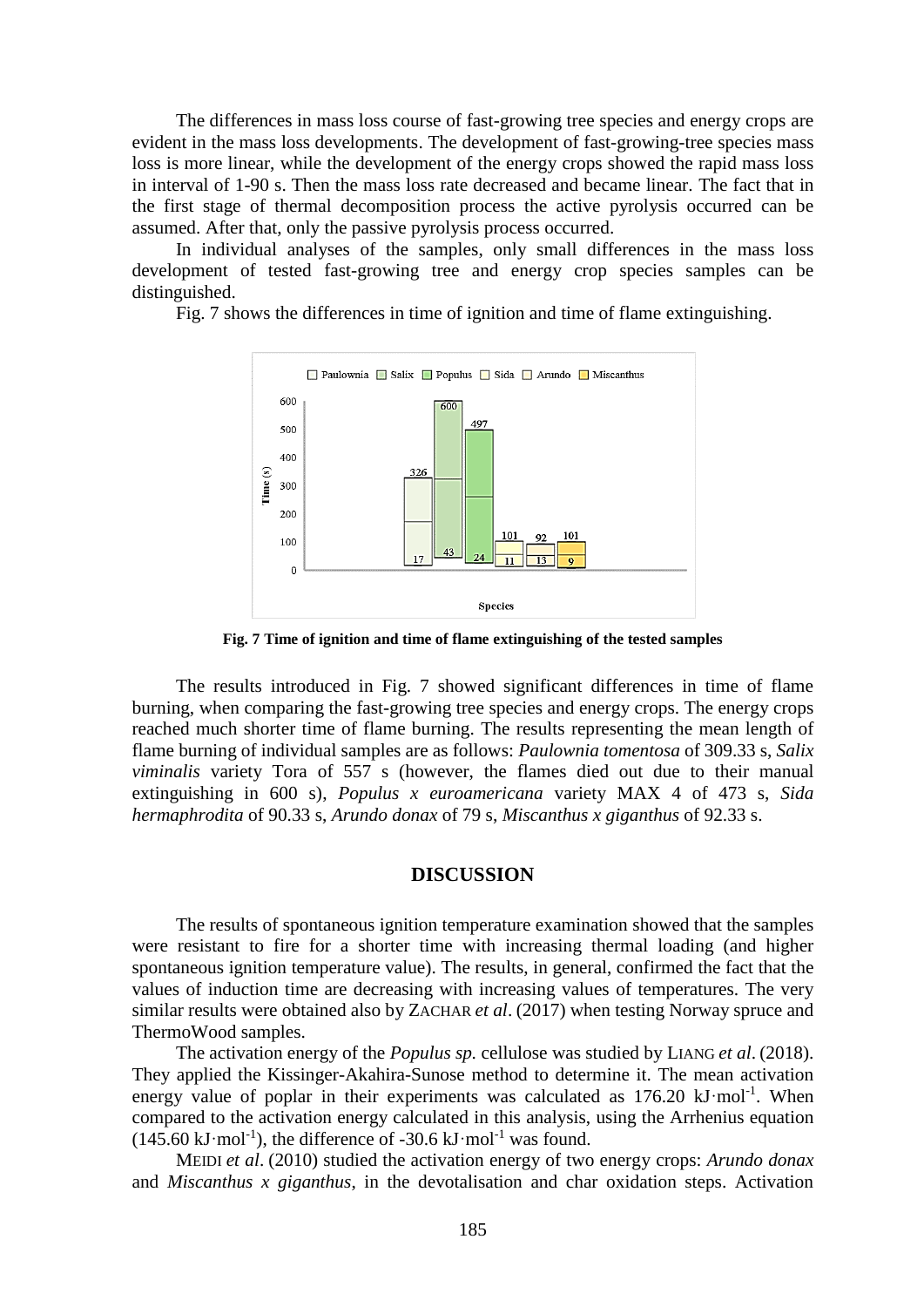energy for the *Arundo donax* was stated as  $107.20 \text{ kJ·mol}^{-1}$  and  $96.40 \text{ kJ·mol}^{-1}$  for *Miscanthus x giganthus*. Using the results of activation energy calculation for *Arundo donax*  $(144.30 \text{ kJ·mol<sup>-1</sup>)$  introduced in this study, the difference of 37.1 kJ·mol<sup>-1</sup> was found. Similar difference was found for the activation energy values of *Miscanthus x giganthus* (129.60 kJ·mol<sup>-1</sup>), where the difference was of  $33.20 \text{ kJ·mol}^{-1}$ .

KOK AND ÖZGÜR (2013), who applied the Ozawa-Flynn-Wall, Kissinger and ASTM methods to calculate the activation energies of *Populus sp.* and *Miscanthus x giganthus* samples Quite different results achieved. Those methods require performing the TG/DTG and DSC analyses to calculate it. The activation energy values for Populus were calculated as follows: by the Ozawa-Flynn-Wall method it was of  $219.20 \text{ kJ} \cdot \text{mol}^{-1}$ , by the Kissinger method 129.20  $kJ \cdot mol^{-1}$  and by the ASTM method it was of 138.1  $kJ \cdot mol^{-1}$ . The Miscanthus x giganthus activation energies: by the Ozawa-Flynn-Wall method was of 229.40 kJ·mol<sup>-1</sup>, by the Kissinger method of 135.80 kJ·mol<sup>-1</sup> and by the ASTM method was of 143.2 kJ·mol<sup>-1</sup>.

The activation energies calculated by different methods show significant differences caused by application of different approaches to determination of thermal degradation process and different equations for stating the activation energy. The methods are still developing to find an approach which will be more suitable and precise and will eliminate the errors which present methods contain.

A non-standard method to estimate the mass loss of fast growing tree species and energy crops with the mass loss expressed in  $g·s^{-1}$  was applied. Other authors used the results of TG analysis expressed in mg.  ${}^{\circ}C^{-1}$  or mg.  ${}^{\circ}K^{-1}$ to determine it. Due to the incompatibility of the units we were not able to provide the comparison and discussion of those results.

## **CONCLUSIONS**

The activation energy and mass loss of totally six species of fast-growing tree species and energy crops (*Paulownia tomentosa*, *Salix viminalis* variety Tora, *Populus x euroamericana* variety MAX 4 and *Sida hermaphrodita*, *Arundo donax*, *Miscanthus x giganthus*) is discussed in this paper. The results showed that the similar activation energy values were gatehered in all tested samples. They were in the range of  $136.72 \pm 7.28 \text{ kJ·mol}^{-1}$ .

Studying the mass loss of the tested samples, we found the evident two-stage process of thermal degradation in case of energy crops, while the development of thermal degradation of fast-growing tree species was much more linear. When studying the mass loss, the time of autoigniton and time of flame extinguishing for each sample was recorded. The difference between the results of fast-growing tree species and energy crops was found. The energy crops flame burning lasted for less than 100 s, while the fast-growing tree species for more than 300 s. The *Salix viminalis* samples had to be extinguished manually after 600 s.

The spontaneous ignition temperature values of fast-growing tree species varied in the temperature range of 419.46  $^{\circ}$ C – 424.32  $^{\circ}$ C and the values of energy crop in the temperature range of 425.57 °C – 431.20 °C. The induction time values of the fast-growing tree species were in the range of 295.70 s – 329.90 s, while the energy crops in the range of 211.70 s – 231.50 s.

These results point out the energy crops to be more suitable for the use as a renewable energy source, not onlyin terms of the energy properties, but especially due to higher yields in comparison to fast-growing tree species. The annual yields of fast-growing tree species like *Salix sp*. and *Populus sp*. in production years vary from 10 to 18 t·ha<sup>-1</sup>·year<sup>-1</sup> (CHUDIKOVA et al., 2010), while the *Sida hermaphrodita* ranges  $12{\text -}20$  t·ha<sup>-1</sup>·year<sup>-1</sup>,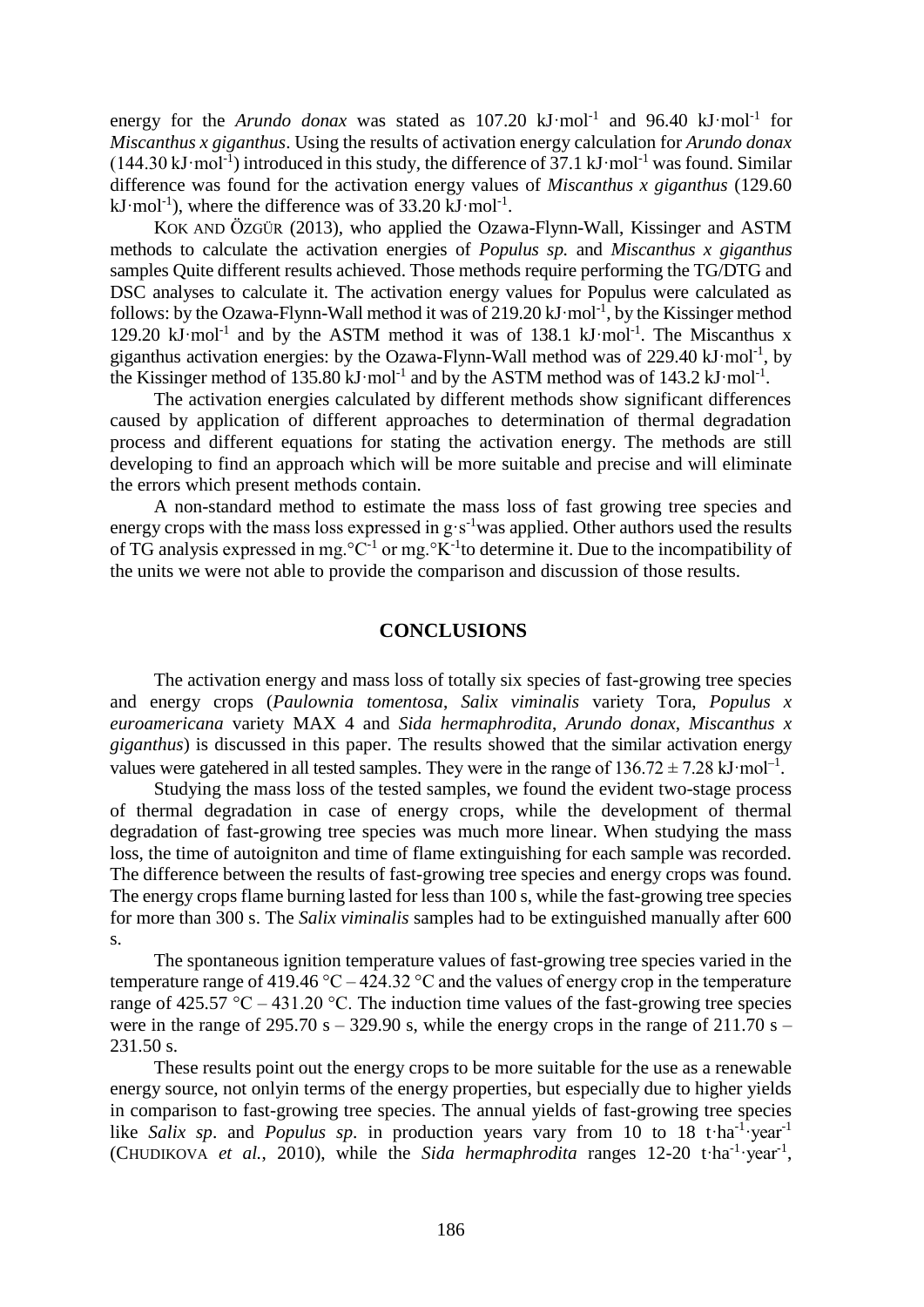*Miscanthus x giganthus* of 15-30 t·ha<sup>-1</sup>·year<sup>-1</sup> and *Arundo donax* even of 63 t·ha<sup>-1</sup>·year<sup>-1</sup> (Ekocentrum, 2014).

## **REFERENCES**

AGARWAL, G., LIU, G., LASTTIMER, B. *et al*. 2014. Pyrolysis and combustion energetic characterisation of coal-biomass fuel blends. Proceedings of the ASME Power Conference, Vol 1, Jul 29 – Aug 01, 2013, Boston, MA.

AHMAD, M.S., MEHMOOD, M.A., YE, G.B. *et al*. 2017. Thermogravimetric analyses revealed the bioenergy potential of Eulaliopsis binate. In Journal of Thermal Analysis and Calorimetry, 130(3): 1237-1247.

APONTE,J.A., GORDILLO, G., ASME. 2013. Wild cane potential to produce gaseous fuels via air-steam thermal gasification. In Proceedings of the ASME Turbo Expo: Turbine Technical Conference and Exposition, Vol. 2, Jun 03 – 07, 2013, San Antonio, TX.

ASTM-E698-05: Standard Test Method for Arrhenius Kinetic Constants for Thermally Unstable Materials.

CAI, J.M., XU, D., DONG, Z.J. *et al*. 2018. Processing thermogravimetric analysis data for isoconversional kinetic analysis of lignocellulosic biomass pyrolysis: Case analysis of corn stalk. In Renewable & Sustainable Energy Reviews, 82:  $2705-2715$ .

DZURENDA, L., PNAKOVIC, L. 2016. Influence of the Burning Temperature of the Non-Volatile lCombustible Content of Wood and Bark of Plantation-Grown, Fast-Growing Tree Species upon Ash Production, and Its Properties in Terms of Fusibility. In Bioresources, 11(3):6464-6476.

EKOCENTRUM.SK. 2014. Analýza možností využitia obnoviteľných zdrojov energie v poľsko-slovenskom prihraničí = Analysis of the possibilities of using renewable energy sources in the Polish-Slovak border area. [Cit. 20.06.2018]. Available online:< http://www.ekocentrum.sk/wordpress/wp-content/uploads/Biomasa.pdf>

CHEN, Z.H., HU, M., ZHU, X.L. *et al*. 2015. Characteristics and kinetic analysis on pyrolysis of five lignocellulosic biomass via thermogravimetric analysis. In Bioresource Technology,  $192: 441 - 450.$ 

CHUDIKOVA, P., TAUSOVA, M., ERDELYIOVA, K. ET AL. 2010. In Acta Montanistica Slovaca, 15(2):139-145.

JEGUIRIM, M., DORGE, S., TROUVÉ, G. 2010. Thermogravimetric analysis and emissions of two energy crops in air atmosphere: Arundo donax and Miscanthus giganthus. In Bioresources Technology, 101: 788-793.

KAČÍK, F., ĎURKOVIČ, J., KAČÍKOVÁ, D. 2012. Chemical profiles of wood components of poplar clones for their energy utilization. In Energies, 5:5243-5256. URL: http://www.mdpi.com/1996-1073/5/12/5243.

KAČÍK, F., LUPTÁKOVÁ, J., ŠMÍRA, P. *et al.* 2017. Thermal analysis of heat-treated silver fir wood and larval frass. In Journal of thermal analysis and calorimetry,  $130(2)$ :755–762.

KOK, M.V., ÖZGÜR, E. 2013. Thermal analysis and kinetics of biomass samples. In Fuel Processing Technology, 106: 739–743.

LUPTÁKOVÁ, J., KAČÍK, F., EŠTOKOVÁ, A. *et al*. 2018. Comparison of activation energy of thermal degradation of heat sterilised silver fir wood to larval frass regarding fire safety. In Acta Facultatis Xylologiae Zvolen, 60(1): 19−29.

MARTINKA, J., MÓZER, V, HRONCOVÁ, E. *et al*. 2015. Influence of spruce wood form on ignition activation energy. In Wood Research, 60(5): 815−822.

MARTINKA, J., HRONCOVÁ, E., KAČÍKOVÁ, D. *et al*. 2017. Ignition parameters of poplar wood. In Acta Facultatis Xylologiae Zvolen, 59(1): 85−95.